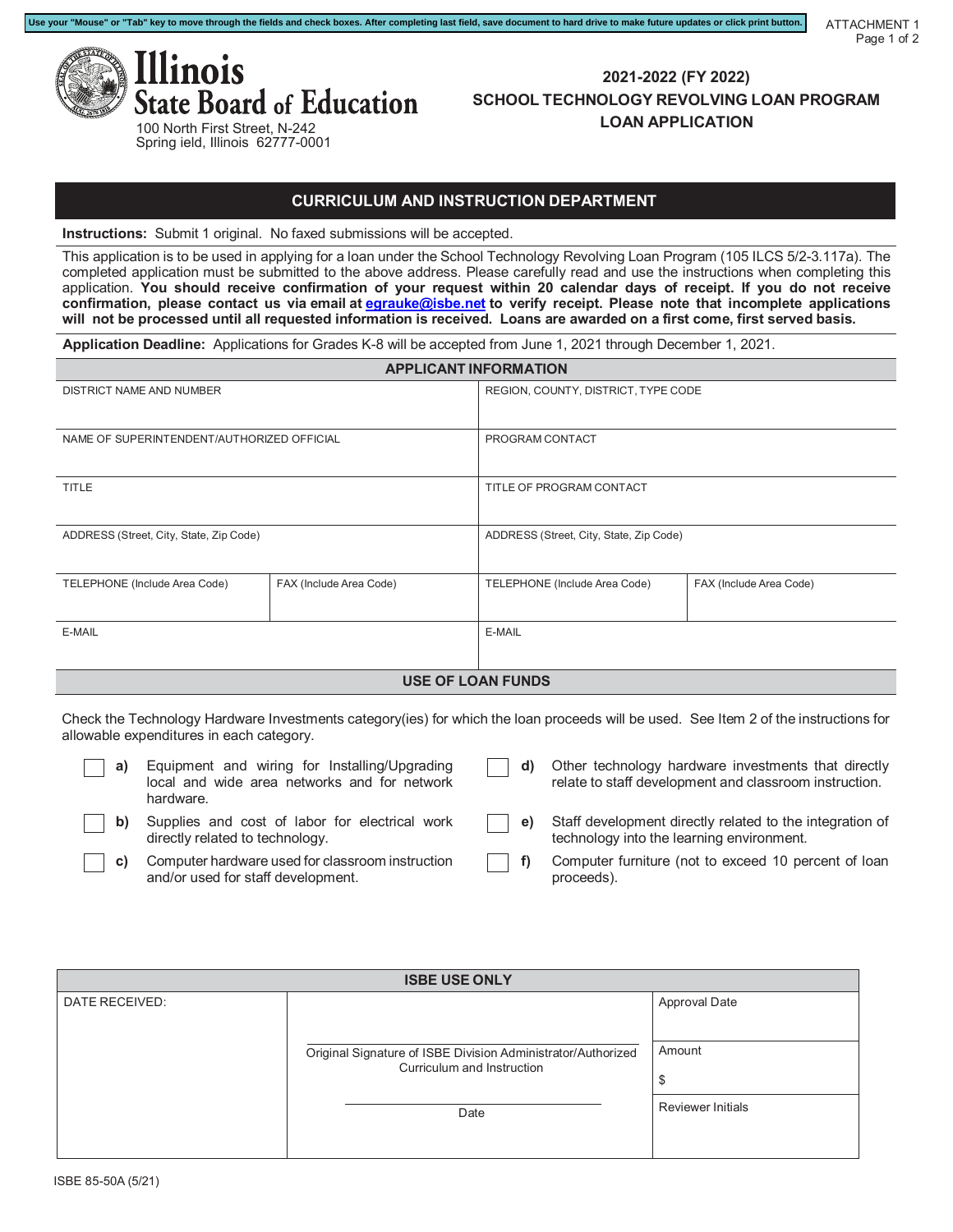## **2021-2022 (FY 2022) SCHOOL TECHNOLOGY REVOLVING LOAN PROGRAM LOAN APPLICATION**

| <b>MAXIMUM LOAN AMOUNT</b>                                                                                                    |  |  |  |  |
|-------------------------------------------------------------------------------------------------------------------------------|--|--|--|--|
| Enter the Amounts found in the FY 22 Loan Eligibility Listing found at https://www.isbe.net/Pages/Educational-Technology.aspx |  |  |  |  |
| Grades K-8 Fnrollment                                                                                                         |  |  |  |  |
|                                                                                                                               |  |  |  |  |
| $X$ \$150 + \$25,000 = \$                                                                                                     |  |  |  |  |
|                                                                                                                               |  |  |  |  |
| loan amount applicant is requesting (not to exceed the maximum amount or \$6 million, whichever is                            |  |  |  |  |
|                                                                                                                               |  |  |  |  |
| less). 2% rate of interest to be applied to loan. Interest is amortized over a three-year period and computed semi-annually.  |  |  |  |  |
| <b>LOCAL TECHNOLOGY COMMITMENT</b>                                                                                            |  |  |  |  |

Briefly describe the proposed use(s) of the loan funds and the grade levels benefited, as specified in the resolution adopted by applicant's governing board authorizing submission of the loan application. (Use only the space below.)

### **FOR VOCATIONAL EDUCATION COOPERATIVE & DISTRICT-CHARTERED CHARTER SCHOOLS**

Attach a copy of the resolution adopted by the board of education of each district from which the applicant receives students, agreeing to the requirement that the general state aid of the district(s) will be accessed in the case of a default on the loan by the cooperative or charter school.

### **ASSURANCES**

*I certify that the funds received from this loan will be used to further the use of technology in grades K-8, that the above-named applicant will repay this loan (principal and interest) within three years according to the terms and conditions set forth in the loan agreement, and* that the applicant will comply with Section 2-3.117a of the School Code and rules governing the program (23 III. Adm. Code 575, *Subpart B) regarding the use of the loan.*

*I further certify that the local board of education/governing board approved by resolution the submission of this loan application at a public meeting held on:*

*Month, Day & Year of Board Resolution Type Name Signature of Board of Education/Governing Board President*

*Submission*

*Month, Day & Year of Application Type Name Signature of District Superintendent*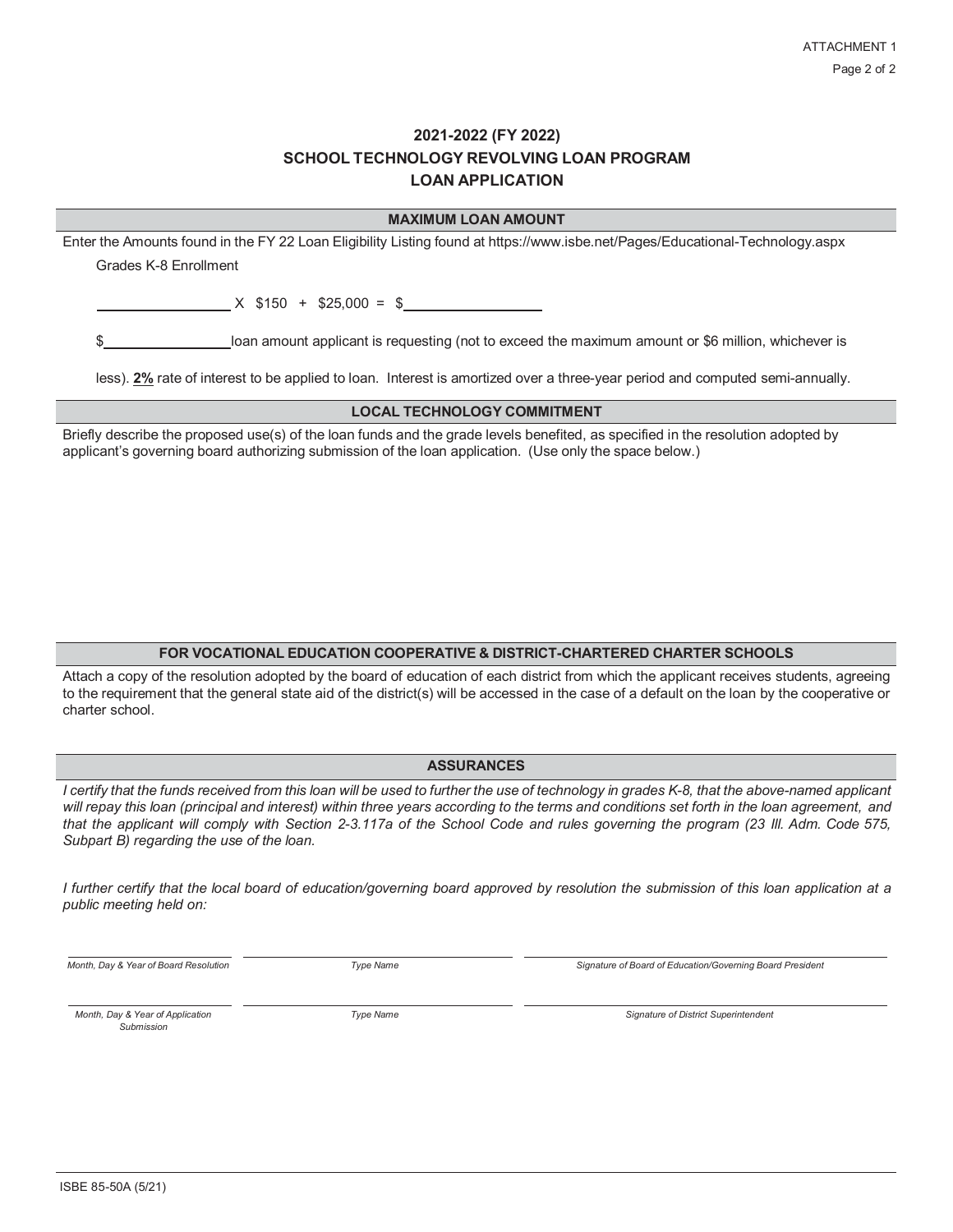Curriculum and Instruction 100 North First Street, N-242 Springfield, IL 62777-0001

## **2021-2022 (FY 2022) SCHOOL TECHNOLOGY REVOLVING LOAN PROGRAM ACCOUNTING BULLETIN 161 CERTIFICATION**

|                                                                                                                                         |             | (Insert Applicant's Name Here) |                                                                                                                                                   |                   |
|-----------------------------------------------------------------------------------------------------------------------------------------|-------------|--------------------------------|---------------------------------------------------------------------------------------------------------------------------------------------------|-------------------|
| Illinois State Board of Education that:                                                                                                 |             |                                | The applicant/award recipient (hereinafter the term applicant includes award recipient as the context requires), hereby certifies and assures the |                   |
| 1. Applicant is a(n): (Check one)                                                                                                       |             |                                |                                                                                                                                                   |                   |
| Individual                                                                                                                              | Corporation | Partnership                    | Unincorporated association                                                                                                                        | Government entity |
|                                                                                                                                         |             |                                | Social Security Account Number, Federal Employer Identification Number or Region/County/District/School Code, as applicable:                      |                   |
| The applicant has the necessary legal authority to apply for and to receive the proposed award. The filing of this application has heen |             |                                |                                                                                                                                                   |                   |

luthority to apply for and to receive the proposed award. The filing  $\epsilon$ authorized by the governing body of the applicant, and the undersigned representative has been duly authorized to file this application for and in behalf of said applicant, and otherwise to act as the authorized representative of the applicant in connection with this application and any award in relation thereto. .

### **DEFINITIONS**

"Applicant" means an individual, entity or entities for which grant funds may be available and has made application to the Illinois State Board of Education for an award of such grant funds.

"Award recipient" means the person, entity, or entities that are to receive or have received grant funds through an award from the Illinois State Board of Education. The terms "grantee" and "award recipient" may be used interchangeably.

"Expenditure through dates" are from the project beginning date through September 30, December 31, March 31, and June 30 of each fiscal year and the project ending date.

"Grant" means the award or loan of funds, which are to be expended in accordance with the Grant Agreement for a particular project. The terms "grant," "award," and "project" may be used interchangeably.

"Project" means the activities to be performed for which grant funds are being sought by the applicant.

The capitalized word "Term" means the period of time from the project beginning date through the project ending date.

#### **PROJECT**

- 3. The project proposed in the application, and as negotiated and finalized by the parties in the Grant Agreement, is hereinafter referred to as the "project." In planning the project there has been, and in establishing and carrying out the project, there will be (to the extent applicable to the project), participation of persons broadly representative of the cultural and educational resources of the area to be served, including persons representative of the interests of potential beneficiaries.
- 4. Applicants may be asked to clarify certain aspects of their proposals/applications prior to final agreement on the terms of the project.
- 5. All funds provided shall be used solely for the purposes stated in the approved proposal/application.
- 6. The project will be administered by or under the supervision of the applicant and in accordance with the laws and regulations applicable to the grant. The applicant will be responsible for and obtain all necessary permits, licenses, or consent forms as may be required to implement the project.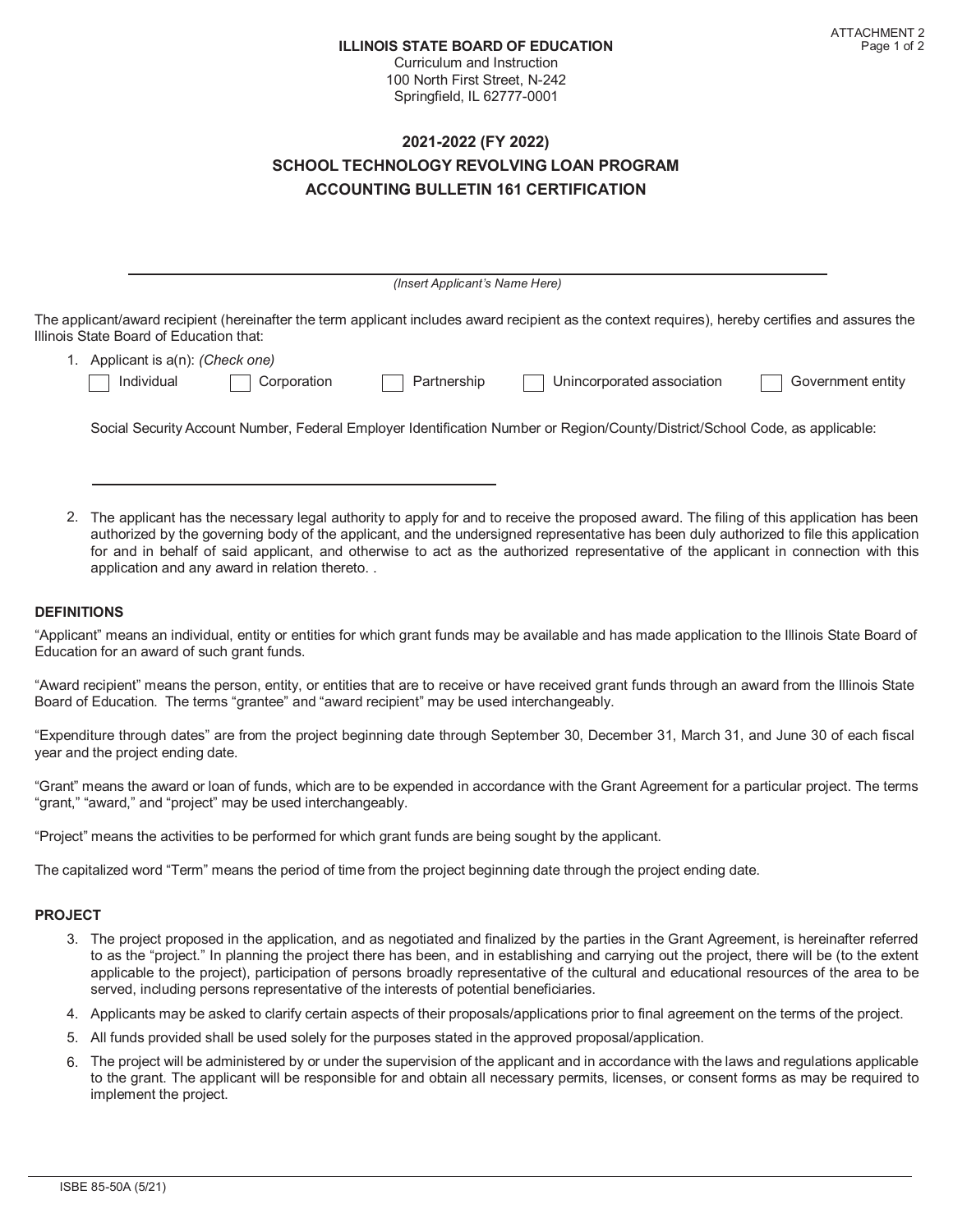#### **FINANCIAL TERMS**

- 7. Funds granted for the operation of this project must be used exclusively for the purposes stated in the approved proposal/application and must be expended in accordance with the approved budget and the award recipient's policies and procedures related to such expenditures. Funds may only be expended or obligated for activities occurring during the Term.
- 8. The applicant, in compliance with the provisions of 30 ILCS 105/9.07, will not expend any funds received from the Illinois General Revenue Fund for promotional items including calendars, pens, buttons, pins, magnets, and any other similar promotional items.
- 9. Financial Reports: Quarterly expenditure reports are required of all award recipients receiving funds, unless otherwise specified

in the program specific terms or the request for proposals. Quarterly reports must describe the progress of the project or use and the expenditure of the grant funds. The expenditure through dates to be used in reporting expenditures and obligations are from the project beginning date through September 30, December 31, March 31, and June 30 of each fiscal year and the project ending date.

Those entities with established IWAS accounts with the Illinois State Board of Education, must electronically submit expenditure reports by the required due dates specified within the Grant Agreement. Those entities not enrolled in IWAS, must request paper expenditure report forms not later than twenty (20) calendar days before the due dates specified within the Grant Agreement to the Illinois State Board of Education. Expenditure reports are due twenty (20) calendar days after the expenditure through date. Failure to file the required reports within the timelines will result in a breach of the Grant Agreement. Upon any such breach, the State Board of Educationmay, without limitation, withhold the current year's payments and payments for future years' projects under the same program until thereports are properly filed.

All grant funds must be spent or obligated, and all activities must be completed prior to the project ending date. Each award recipient must submit a completion report showing the obligations and the expenditures for the project no later than twenty (20) calendar days after the project ending date.

If a completion report was filed through the project ending date and had no outstanding obligations, the completion report will be the award recipient's final expenditure report. Failure to submit this completion/final expenditure report will result in current and subsequent years' project funding being withheld until the report is received. In cases where final expenditures are less than total disbursements, the overpayment must be returned to the State Board of Education within forty-five (45) calendar days of the project ending date for all state grants or federal grants that do not expressly allow carryover funds. Failure to return the funds will result in a breach of the Grant Agreement. Upon any such breach, the State Board of Education may, without limitation, withhold current and subsequent years' project funding until the overpayment is returned.

If a completion report was filed with outstanding obligations, then a final expenditure report showing total project expenditures (with all prior obligations paid) must be submitted no later than ninety (90) calendar days after the project ending date. Failure to submit the final expenditure report will result in current and subsequent years' project funding being withheld until the report is received. In caseswhere final expenditures are less than total disbursements, the overpayment must be returned to the State Board of Education within forty-five (45) calendar days from the date of first notice of the amount due for all state grants or federal grants that do not expressly allow carryover funds. Failure to return the funds will result in a breach of the Grant Agreement. Upon any such breach, the State Board of Education may, without limitation, withhold current and subsequent years' project funding until the overpayment is returned.

- 10. The award recipient will maintain records on project and fiscal activities related to each award for a period of three (3) years following the project ending date either for a state-funded or federally funded project. Such records shall include a fiscal accounting for all monies in accordance with generally accepted governmental accounting principles. If there are outstanding audit exceptions, records will be retained on file until such exceptions are closed out to the satisfaction of the State Board of Education.
- 11. The State Board of Education and other governmental entities with program monitoring authority shall, during the Term and for a period of three (3) years thereafter (or until no outstanding audit exceptions remain, whichever is later), have the right at any time to conduct on-site or off-site inspections of the award recipient's records and project operations for auditing and monitoring purposes. The award recipient shall, during the Term and for a period of three (3) years thereafter (or until no outstanding audit exceptions remain, whichever is later) and upon the request of the State Board of Education, provide the State Board of Education with information and documentation (including books, records, or papers related to the project) regarding the award recipient's progress or performance with respect to the administration and operation of the project. In addition, any grantee receiving funds is required to permit the grantor agency, the Auditor General, or the Attorney General to inspect and audit any books, records, or papers related to the program, project, or use for which grant funds were provided.

The undersigned affirms, under oath, the following: that all information in the grant agreement is true and correct to the best of his or her knowledge, information, and belief; that grant funds shall be used only for the purposes described in this agreement, and that the award of this grant is conditioned upon this certification.

By:  $\overline{\phantom{0}}$ 

Date *Original* Signature of Authorized Official Title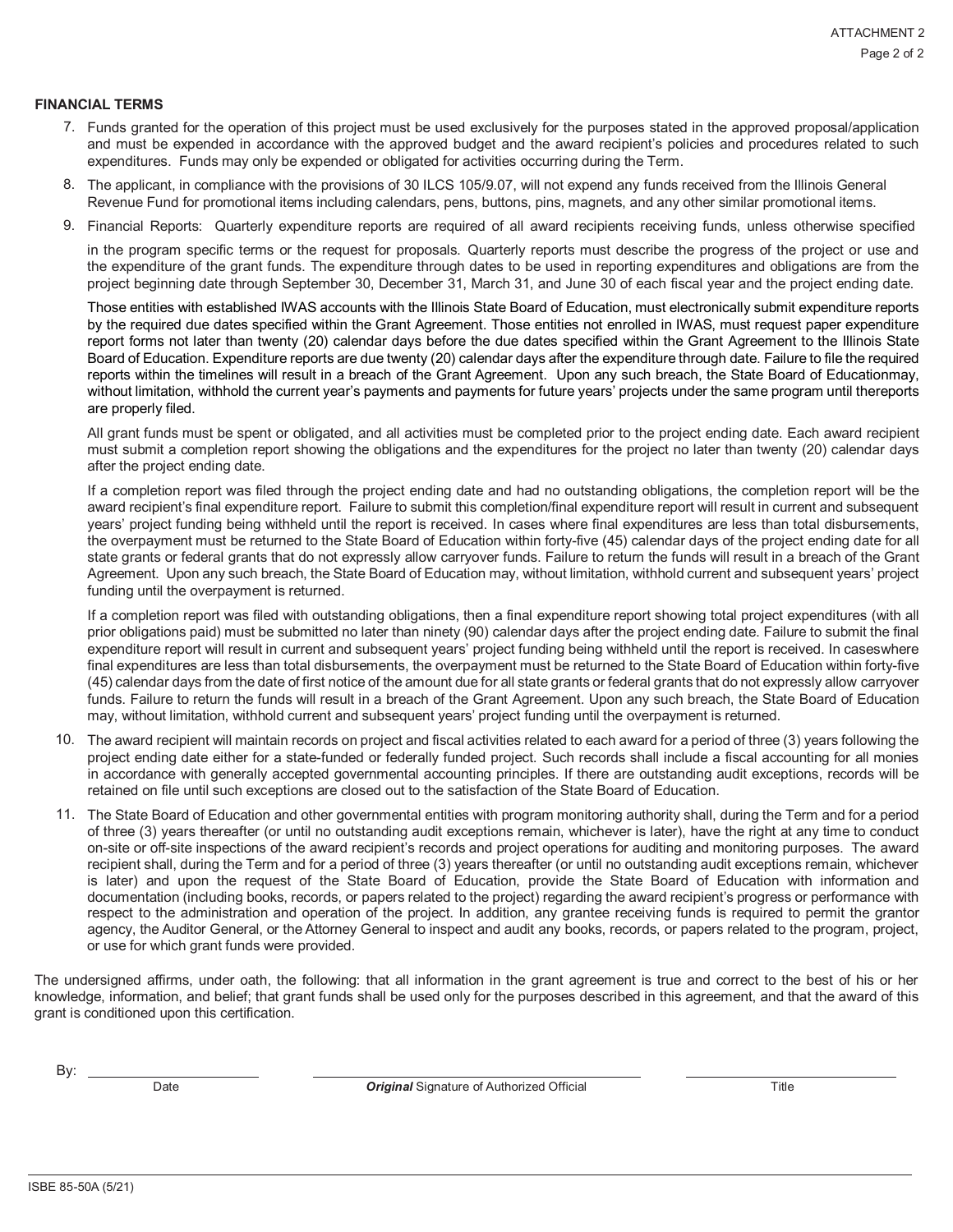Curriculum and Instruction 100 North First Street, N-242

## **2021-2022 (FY 2022)**

## **SCHOOL TECHNOLOGY REVOLVING LOAN PROGRAM APPLICATION INSTRUCTIONS**

**Application Deadline**. Applications close on December 1 of a given year. Applications received later than December 1 will not be considered for funding.

**Item 1.** Fill in items completely. RCDT codes can be found at h[ttps://www.isbe.net/Pages/Data-Analysis-Directories.aspx.](http://www.isbe.net/Pages/Data-Analysis-Directories.aspx)

- **Item 2.** Funding is available under the School Technology Revolving Loan Fund for six categories of technology hardware investments for students and staff (23 Ill. Adm. Code 575.200(a)), which include:
	- a) Expenditures for the establishment of local and wide area networks (e.g., cabling from network server to other areas, termination supplies, cable testers, patch panels) and for network hardware (e.g., switches, servers, hubs, modems, network adapter cards, transceivers, surge protection, uninterruptible power systems, network administration software);
	- b) Supplies and the cost of labor for electrical work directly related to technology (e.g., wiring, conduit, boxes, receptacles, switches, cover plates, distribution panels and breakers);
	- c) Hardware necessary for classroom instruction and staff development (e.g., computers, monitors, keyboards, mice, printers, network adapters, software and licenses for applications that are used in the classroom or for staff development purposes);
	- d) Other technology hardware investments directly related to classroom instruction or staff development (e.g., scanners, projectors, LCD panels, digital cameras,

camcorders);

- e) Staff development directly related to the integration of technology into the learning environment; and
- f) Computer furniture (not to exceed 10 percent of the loan proceeds).

Televisions, VCRs and DVD players are not allowable expenditures of loan proceeds.

- **Item 3.** This calculation is based on the student enrollment reported on the Fall Enrollment and Housing Report (as applicable) or other uniform reporting procedure specified by the State Board of Education for the school year previous to this application. You may request an amount less than or equal to the maximum; however, your request cannot exceed \$6 million in any fiscal year.
- **Item 4.** This description should demonstrate the applicant's commitment to technology investments by briefly outlining how the loan proceeds would be used. Allowable items for each category are listed in parentheses in Item 2 above. Descriptions should correspond with the boxes checked in Item 2 of the application. Use only the space provided on the form; additional materials will not be considered in the review process.
- **Item 5.** In the case of a default on a loan, the State Board of Education shall deduct the amount owed from the recipient's next general state aid payment. In the case of entities that do not receive general state aid directly from the state (i.e., vocational education cooperatives and district-chartered charter schools), the board of education of each school district from which the recipient receives students must adopt a resolution agreeing that its general state aid can be accessed in the event of a default, in accordance with rules found at 23 Ill. Adm. Code 575.400(b)(5). Copies of such resolutions must be included with the loan application.
- **Item 6.** The applicant must certify that the loan application was approved by resolution at a public meeting of the governing board and that the applicant will spend the loan proceeds to benefit the grade levels specified on the application and comply with all terms and conditions of the loan. Provide the date the governing board adopted the resolution and the date of application submission on the appropriate lines. The governing board's president and the applicant's authorized official must sign the application on the appropriate lines.

**(Continued on page 2)**